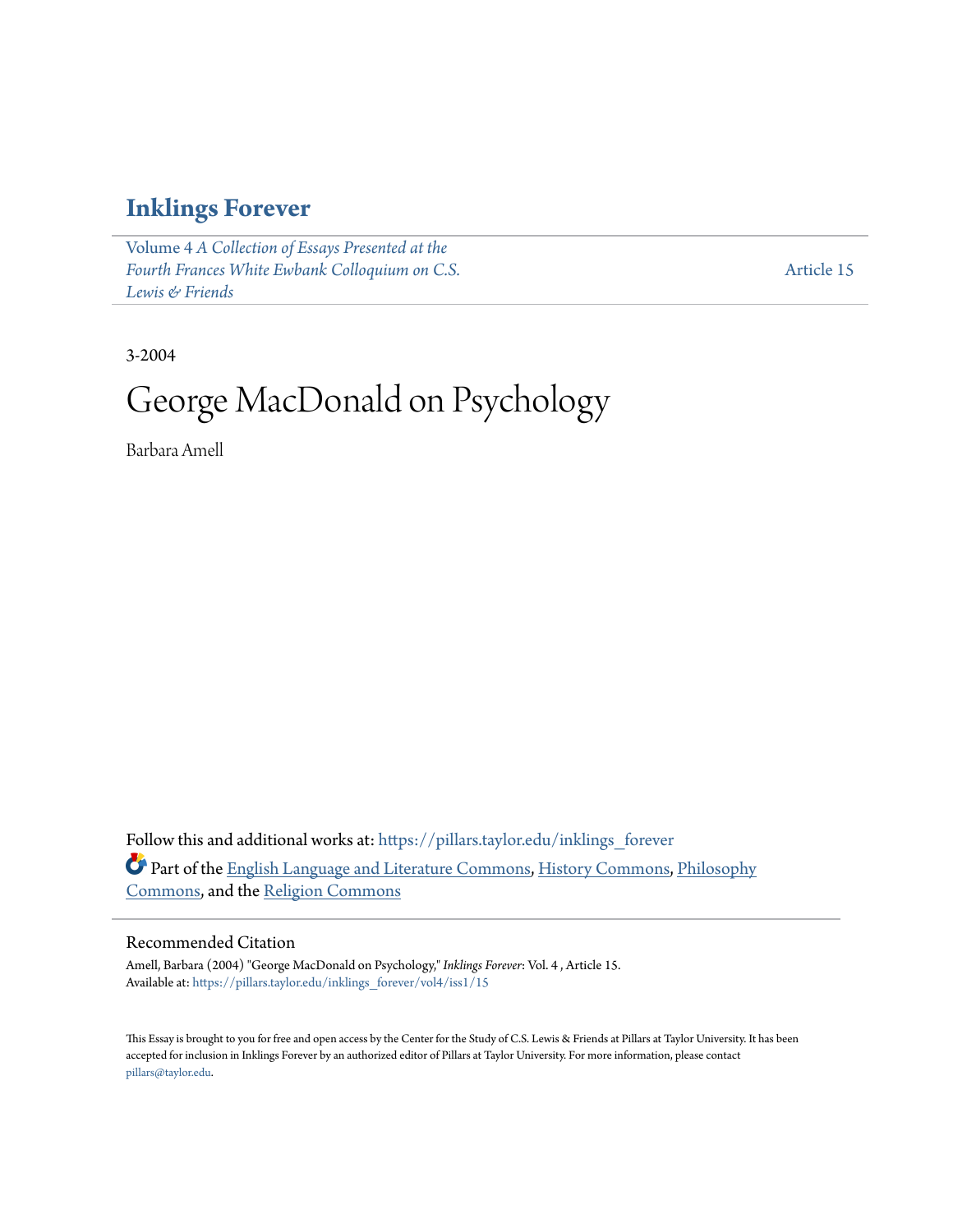**INKLINGS FOREVER, Volume IV**

A Collection of Essays Presented at The Fourth

# FRANCES WHITE EWBANK COLLOQUIUM ON C.S. LEWIS & FRIENDS

Taylor University 2004 Upland, Indiana

## **George MacDonald on Psychology**

Barbara Amell, editor *Wingfold*

Amell, Barbara. "George MacDonald on Psychology." Inklings Forever 4 (2004) www.taylor.edu/cslewis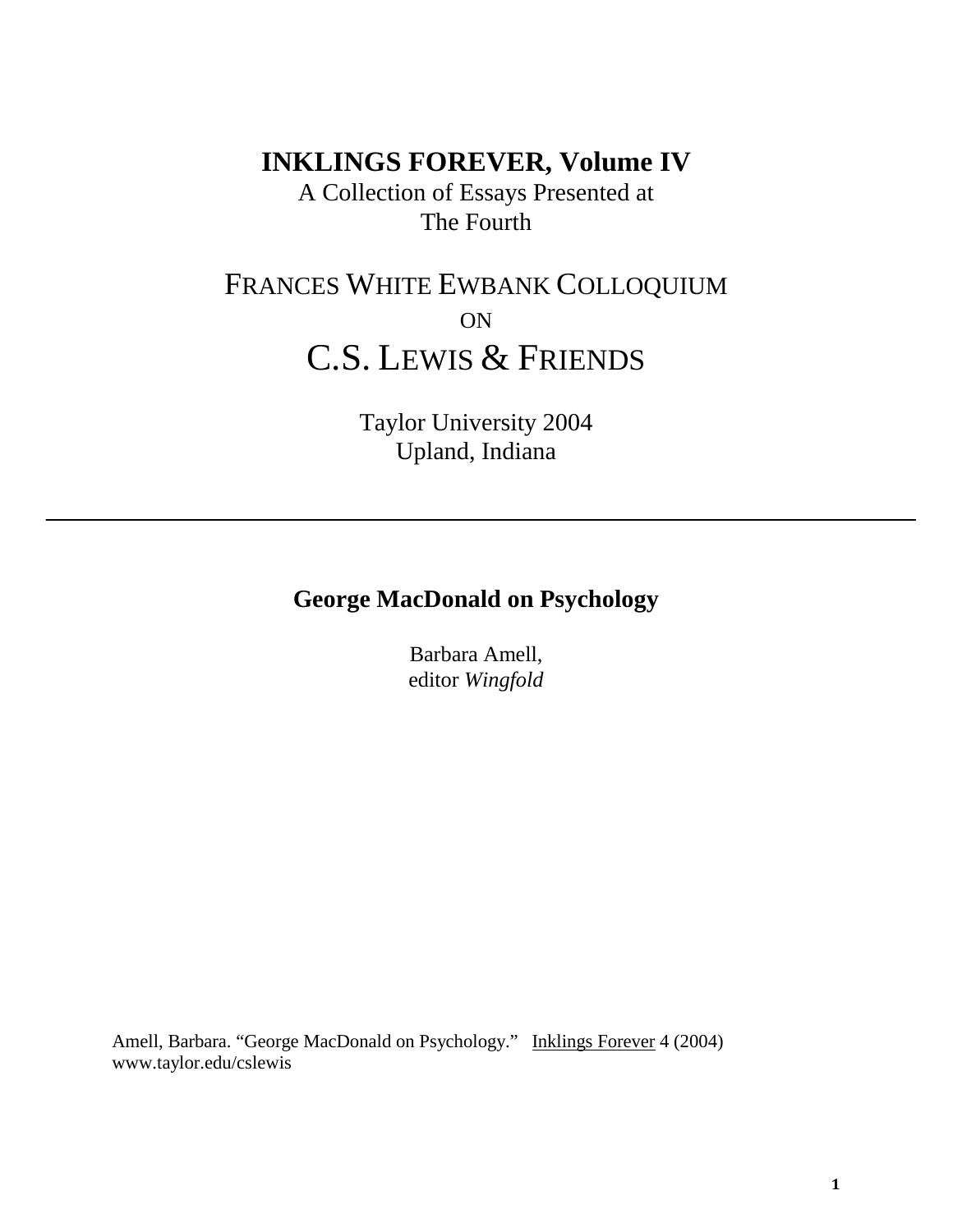### **George MacDonald on Psychology**

Barbara Amell

In an 1870 article from *Scribner's Monthly* we find the following assessment of George MacDonald as a novelist: "He is a far greater writer because a greater thinker than Dickens."<sup>I</sup> This is a surprising statement: it is Charles Dickens, not George MacDonald, whose literature is required college reading today. How did the *Scribner's* author justify this claim? "He has no equal as a writer of the highest sort of fiction: what we may call the psychological novel."<sup>2</sup> This too is a surprising statement, considering that Sigmund Freud, the socalled father of psychoanalysis, was sixteen at the time.

The assessment in *Scribner's* of George MacDonald as psychologist was far from an isolated incident. In 1879 a critic for *The Spectator* described MacDonald's novel *Sir Gibbie* as follows: "Written, as it has been, for a great and serious purpose—it is, in fact, a social study of psychological evolution."<sup>3</sup> An 1897 review in *The Bookman* of his final novel *Salted with Fire* stated, "Certain psychological processes are laid open in which some of us will find it difficult to believe. But with this difficulty on the part of his readers Dr. MacDonald has always had to reckon."<sup>4</sup>

Webster's Dictionary dates the word 'psychology, the science of mind and behavior,' at 1653. While Freud is commonly regarded as the founder of many theories that first established modern psychology as a legitimate science, there are many who agree that George MacDonald was ahead of his time in his own analysis of human behavior. In *The Gold Thread* F. Hal Broome refers to the common acknowledgment that MacDonald had an "uncanny prescience of both Freudian and Jungian theory."<sup>5</sup> But most people who study MacDonald's works will notice that he had his own theories on the healing of the human mind and heart, theories that for many transcend those of established psychiatric schools.

Virtually every published book and recorded presentation of George MacDonald's contains references to the mental suffering of humanity and advice for its cure. But perhaps the following concept recorded in his novel *Weighed and Wanting* best does justice to the scope of MacDonald's healing vision: "The cry of the human heart, in all ages and in every moment is, 'Where is God and how shall I find Him?"<sup>6</sup> This one statement places MacDonald in a different category than any school of psychoanalysis will advocate. If MacDonald is right, then the commonly unacknowledged scope of the problem prevents the fully needed cure. It is God we want, God we need, God whose very presence heals. "No human fault," MacDonald wrote, "the smallest, is overcome, save by

the bringing in of true, grand things"<sup>7</sup>; yet so many of MacDonald's generation had not been presented a God who was grand or true. "The only Possibility of believing in a God seems to me to lie in finding an idea of a God large enough, grand enough, pure enough, lovely enough to be fit to believe in."<sup>8</sup> Throughout his literary and speaking careers MacDonald consistently presented a God who is absolute goodness and love, stating that, "at the long last, Love will cure everything."<sup>9</sup> An 1872 *Harper's* review of his earliest book, *Within and Without,* praised MacDonald's grasp of this truth and his practice of it in dealing with human suffering: "There are many ... to whom his interpretations of unuttered and unutterable thoughts, are precious, and many more who need to be taught, what he is teaching with wonderful power, that true religious life is something deeper far than philosophy, unmeasurable by science, indefinable by theology, inexplicable to the reason, whose utmost powers are inadequate to solve the problems of the heart."10. The concept that God cures our every weakness and need brings MacDonald into immediate conflict with Freud, who appears to have viewed belief in God as a childish need for a father figure, something patients needed to outgrow. MacDonald left us a ready answer for this argument. In his book *Ranald Bannerman's Boyhood* he mentioned people who regard trust in God as "at best a fantastic weakness, fit only for sickly people. But watch how the strength of such people, their calmness and common sense, fares when the grasp of suffering lays hold upon them. . . . All the men I say who have done the mightiest things, have not only believed that there was this refuge in God, but have themselves more or less entered into the secret place of the Most High."<sup>11</sup> MacDonald adds further insight into this topic in his novel *Paul Faber, Surgeon:* "The poorest glimmer of His loveliness gives a dawn to our belief in God; and a small amount indeed of a genuine knowledge of Him will serve to neutralize the most confident declaration that science is against the idea of a God—an utterance absolutely false."<sup>12</sup> For MacDonald it was not a sign of weakness but of strength to acknowledge our need for the Father who loves us, because this need is a fact, a reality of our God-created nature.

There are of course many people who cannot bring themselves to believe in a loving God because of the cruelty and wickedness that flourish in this world. MacDonald devoted entire novels primarily to defending Christian belief in the face of suffering and evil. Once confronted with the question, "How can I be at rest when I see these fearful conditions of disease and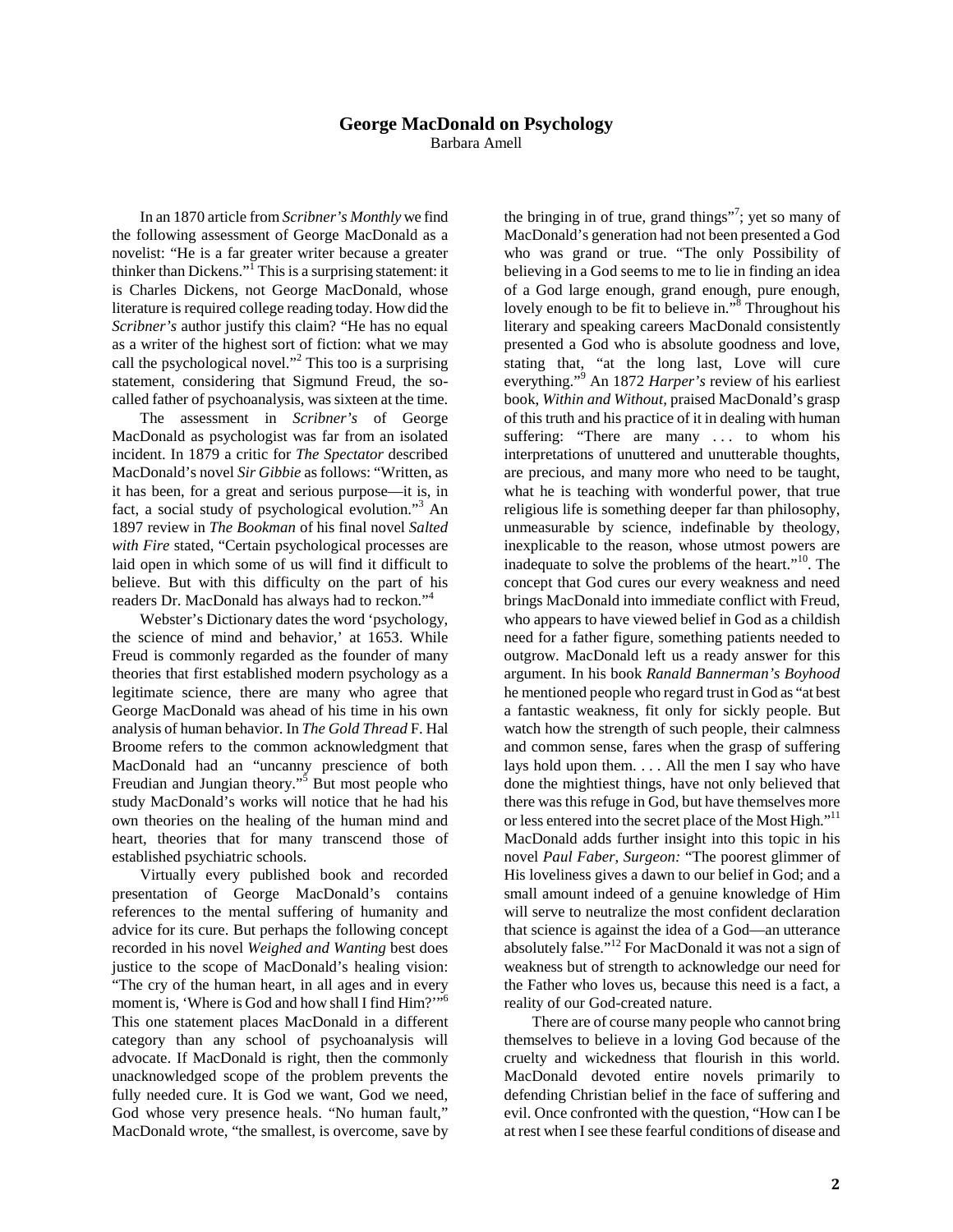sin like devils tearing my fellow creatures?" MacDonald replied, "I would suggest the way in which a mind might be at peace notwithstanding all these terrible things: I think that looking out on all the horrors of the world we might just remember that God is there—that He is suffering in it and with it, and so if we are suffering also with it we are suffering with God Himself."<sup>13</sup> MacDonald thus believed in a God who loves us so much that He feels our every pain. "It helps me to think that things are not so horrible quite, as they look from the outside, because God is in the midst of it all—not sympathetically only, but actually."<sup>14</sup>

George MacDonald's biographer William Raeper claimed MacDonald was aware of the human unconscious, and anyone who studies MacDonald's 1858 book *Phantastes* would find ample evidence that this was the case. But in approaching the healing of the unconscious, MacDonald differs from the average psychologist in one very important element. In the 1906 article "A Neglected Novelist," MacDonald's friend Louise Collier Willcox wrote, "His subject is a large one—namely, the coming to consciousness, not of the mind, but of the soul, of man. It is so large a subject that it admits of calm and meditative treatment."<sup>15</sup>

How did George MacDonald believe the human soul comes to consciousness? In recorded sermon MacDonald said that Christ, "in His own heart and soul and mind, in all His consciousness, knew. . . . If there come not into you a higher power of purity and deliverance, a presence to your consciousness of the living God, your whole nature is a something from which you recoil, for it was never meant for you to live in the consciousness of self, and no man can live in that, but must go mad."<sup>16</sup> MacDonald here implies that Christ had no unconscious, that a perfect being would have no hidden corners of the mind, that our recoil from our own impurity creates our unconscious, and that honesty and purity helps unravel the unconscious. He believed this kind of healing can only take place when we find God, when we recognize God for what He truly is. "To find himself in such conscious as well as vital relation with the source of his being, . . . with a Consciousness by and through which he is conscious, would indeed be the end of all the man's ills! nor can he imagine any other, not to say better way, in which his sorrows could be met, understood, and annihilated."<sup>17</sup>

In a recorded account of a MacDonald lecture on Tennyson, we find him advocating the development of virtue as the cure for a problem that is very familiar to psychologists today. "There are some people subject to terrible *depression.* Every one knows something of it, but some are most particularly afflicted with it. It is very easy to put it all down to physical causes, the liver or the nerves, and so on. But saving the presence of our friend the Doctor I do not believe in that. If he could make us really *good,* we should not need very many medicines. . . . Of course medical remedies may aid. But in the long run there is only one cure, and that is a spiritual one. . . .

"Go and do God's will, and you will know. That is the remedy to the gloomy doubts and terrible depression of this age. And remember what so many forget, the Christian duty of joy. . . . You say: 'It is not in my power to rejoice now.' Well, I deny it. You have the power, if only you will exert the will."<sup>18</sup>

Anyone familiar with MacDonald's writings will notice that he frequently stresses obedience, the need to do what we believe God would have us do, as a cure for pain, weakness and unbelief. In his sermon 'The Cause of Spiritual Stupidity,' MacDonald shared his reasoning for this concept: "Life, that is, action, is alone the human condition into which the light of the Living can penetrate."<sup>19</sup>

In the same sermon MacDonald wrote that Christ speaks not merely to a common level of understanding, but "to the whole mode of thinking, to the thoughtmatrix, the inward condition."<sup>20</sup> It is obvious in many instances that MacDonald was making an attempt to communicate his concepts in a similar manner and on a similar level, in an effort to follow the example of his Master. This may help account for the fact that while many admire MacDonald as a theologian, many others reject him as incomprehensible or inconsequential: his mode of expression was not an average one but a spiritual one, as was the case with his psychology.

MacDonald wrote hundreds of poems, many of which qualify as psychological studies in the same way that his novels did. "Poetry," he wrote in his essay on 'The Imagination,' "is the source of all the language that belongs to the inner world, whether it be of passion or of metaphysics, of psychology or of aspiration."<sup>21</sup>

This same essay chronicles MacDonald's belief in the importance of cultivating a healthy imagination. "If (the imagination) be to man what creation is to God," he wrote, "we must expect to find it operative in every sphere of human activity. Such is, indeed, the fact, and that to a far greater extent than is commonly supposed. . . . That evil may spring from the imagination, as from everything else but the perfect love of God, cannot be denied. But infinitely worse evils would be the result of its absence. ... The antidote to indulgence is development, not restraint. . . . A wise imagination, which is the presence of the Spirit of God, is the best guide that man or woman can have; for it is not the things we see most clearly that influence us the most powerfully. . . . It is the nature of the thing, not the clearness of its outline, that determines its operation."22

MacDonald illustrated his theories on the importance of the imagination for healing through the title character of his novel *Adela Cathcart,* a young woman who suffers from a strange sickness. "I suspect," her doctor says, "the cause of her illness is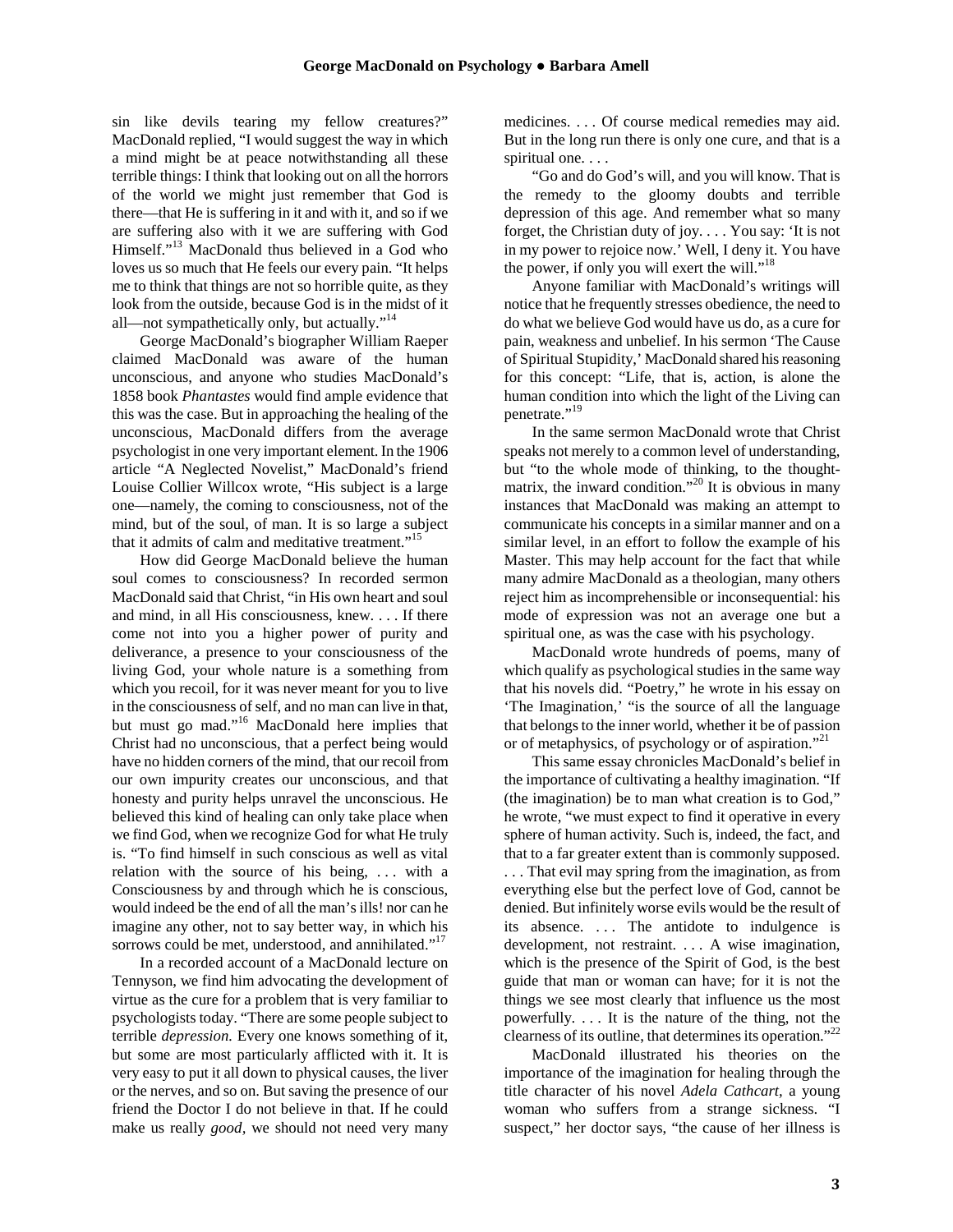rather a spiritual one. She has evidently a strong mental constitution; and this strong frame, so to speak, has been fed upon slops; and an atrophy is the consequence."<sup>23</sup> Adela's friends determine to form a story-club to revive her interest in life by appealing to her imagination. Dr. Nancy Mellon has written at length on the structural value of the stories offered for Adela's mental cure and the medical purpose of the order in which they are presented.

MacDonald may have owed his belief that spiritual poverty causes physical and mental illness to his exposure when young to Scotch Calvinism. In an essay on MacDonald's Scottish novels, Alexander Webster wrote, "*Robert Falconer*, being witness, Calvinism bewildered the Scottish people, arrested the development of their genius, and coarsened and hardened their life and character."<sup>24</sup> MacDonald's answer to Calvinism in *Robert Falconer* was the presentation of God as altogether good. "When souls like Robert's have been ill-taught about God, the true God will not let him gaze too long upon the Moloch which men have set up to represent Him. He will turn away their minds from that which men call Him, and fill them with some of His own lovely thoughts or works, such as may by degrees prepare the way for the vision of the Father."<sup>2</sup>

This belief that God is in such close contact with the human mind was discussed in a fascinating introduction to MacDonald's fantasy *Lilith*, written by his son Greville. He claimed his father would have asserted that, "Granted the *sub*-conscious inheritance does explain our tendencies to wrong-doing, the *supra*conscious is more significant. These *supra*-conscious instincts are as real as any we possess, and are responsible for all that is noble in man. They must be grounded in this truth: that in God we hold our being."<sup>26</sup>

Contact with God in the supra-conscious would surely require cultivating the art of listening. MacDonald made frequent mention of the importance of silent contemplation when seeking God and seeking emotional healing. "When we cease listening to the cries of self-seeking and self-care, then the voice that was there all the time enters into our ears. It is the voice of the Father speaking to His child, never known for what it is until the child begins to obey it."<sup>27</sup>

MacDonald often wrote about the healing of pain from wrongs we have had done to us. "Just because you are eternal," he wrote in his novel *Castle Warlock*, "your trouble cannot be. You may cling to it, and brood over it, but you cannot keep it from either blossoming into a bliss, or crumbling to dust. Be such while it lasts, that, when it passes, it shall leave you loving more, not less."<sup>28</sup> In the same novel, a saintly man prays, "Nothing can hurt me, because nothing can hurt Thee." $28$ 

In a recorded sermon on hope, MacDonald linked

the sacred use of the imagination to contact with God when seeking healing for wrongs committed against us. "When you fear, you do not trust or love. Hope in God, who is not the God of the perfect only, but of the *becoming.* . . . Do not be afraid of letting your imagination work. Invent as glorious an outcome of all the troubles of your life as you can possibly think of: 'for as the Heaven is high above the Earth,' so it is above the most exalted imaginations."29

"At the root of all human bliss," MacDonald wrote, "lies repentance."<sup>30</sup> It was vital to MacDonald's healing vision that we seek God's forgiveness, whether for wrongs we have done, or for our inability to forgive those who have wronged us. The title character in MacDonald's novel *The Vicar's Daughter* says she cannot forgive herself for her bad deeds. A friend replies, "If you think how the world is flooded with forgiveness, you will dip in your cup and take what you want."31

MacDonald saw God's mercy as revealed in Christ. "Call to mind how Jesus used to forgive men's sins, thus lifting from their hearts the crushing load that paralyzed all their efforts. Recall the tenderness with which He received those from whom the religious of His day turned aside."<sup>32</sup>

Perhaps everyone has had something happen to them that they feel is unforgivable, irreparable, wrong even for God to forgive. Addressing this painful issue, MacDonald wrote, "The very impossibility you see in the thing points to the region wherein God works. . . . How could He say that He took our sins upon Him if He could not make amends for them to those they had hurt $?$ <sup>33</sup>

Considering the scope and value of MacDonald's concepts on mental healing, the question naturally arises as to why his theories are not more widely known. A possible explanation for this ignorance was offered in an 1898 article on MacDonald from *The Scots Magazine:* "In his books it is indeed true, if true of any, that the eye sees only in so far as it brings the power of seeing. Where one man reads an ordinary novel, another beholds a new revelation of life. We can never fully appreciate his books if we only believe in what we see."<sup>34</sup>

#### **Notes**

<sup>1</sup> "Prose Fiction," *Scribner's Monthly*, 1870, p. 112.<br><sup>2</sup> Ibid.<br><sup>3</sup> "Fiction,' *The Spectator*, 1879, p. 1415.

- 
- <sup>4</sup> August Max, "George MacDonald's New Novel,"
- *The Bookman,* October 1897, p. 161. 5 Broome, F. Hal, *The Gold Thread,* William Raeper, ed., p. 87. 6 MacDonald, George, *Weighed and Wanting, Sunday*
- *Magazine,* 1881, p. 291.